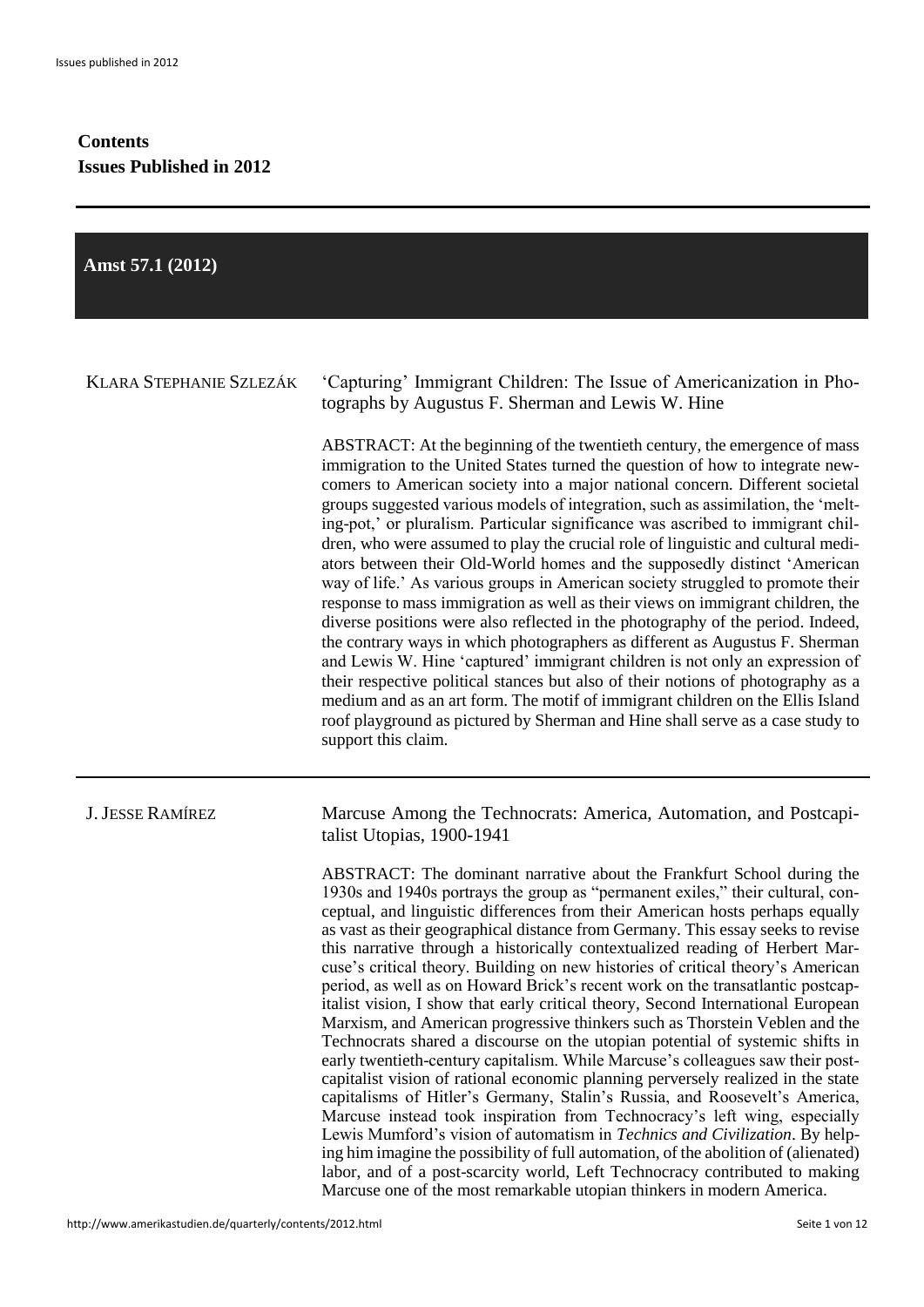| <b>ALAN J. BILTON</b>    | Nobody Loves a Fat man: Fatty Arbuckle and Conspicuous Consumption<br>in Nineteen Twenties America                                                                                                                                                                                                                                                                                                                                                                                                                                                                                                                                                                                                                                                                                                                                                                                                                                                                                                                                                                                                                                                                                                                                                                                                                       |
|--------------------------|--------------------------------------------------------------------------------------------------------------------------------------------------------------------------------------------------------------------------------------------------------------------------------------------------------------------------------------------------------------------------------------------------------------------------------------------------------------------------------------------------------------------------------------------------------------------------------------------------------------------------------------------------------------------------------------------------------------------------------------------------------------------------------------------------------------------------------------------------------------------------------------------------------------------------------------------------------------------------------------------------------------------------------------------------------------------------------------------------------------------------------------------------------------------------------------------------------------------------------------------------------------------------------------------------------------------------|
|                          | ABSTRACT: The article examines the career of silent film comedian Roscoe<br>'Fatty' Arbuckle in the light of early twentieth century concerns with weight,<br>appetite and conspicuous consumption in American culture. It examines the ap-<br>peal of Arbuckle's films in terms of their 'willed regression' and indulgence in<br>infantile play, and then examines the backlash against Arbuckle (including,<br>most obviously, the infamous court case of 1921) as an exploration of wider<br>cultural anxieties regarding feminization, infantilization and the masculine<br>body. The essay thus explores the dieting craze of the early 1920's, youth-cul-<br>ture's disdain for the corpulent, and fears regarding unchecked consumption<br>and over-abundance as contributing factors in Arbuckle's spectacular fall from<br>grace, arguing that Roscoe's real misfortune was to embody a comic persona<br>who made the key components of consumerism (regression, materialism, unin-<br>hibited carvings) simply too conspicuous for a popular audience to accept.                                                                                                                                                                                                                                              |
| <b>NASSIM BALESTRINI</b> | Transnational and Transethnic Textures; or, 'Intricate Interdependen-<br>cies' in Sandra Cisneros's Caramelo                                                                                                                                                                                                                                                                                                                                                                                                                                                                                                                                                                                                                                                                                                                                                                                                                                                                                                                                                                                                                                                                                                                                                                                                             |
|                          | ABSTRACT: The debate about transnational American Studies has been<br>closely linked to the evolving relationship between American and Ethnic Stud-<br>ies. Promoters acclaim the transnational approach as offering new ways of re-<br>searching identity formation in hemispheric and transcontinental contexts. Crit-<br>ics fear that transnational American Studies might discount the ongoing influ-<br>ence of national categories, and that it might obliterate the academic study of<br>specific ethnicities and geographical regions by incorporating hitherto inde-<br>pendent fields into an all-encompassing American Studies. In this essay, I in-<br>tend to illustrate how my reading of Sandra Cisneros's novel Caramelo benefits<br>from negotiating insights provided by Chicano/a and transnational American<br>Studies. Through my analysis of food and fabric as two major tropes for identity<br>formation, I propose that Cisneros both posits mestizo/a identity as a way of<br>transcending dualisms and antagonisms (thus following Gloria Anzaldúa's Chi-<br>cana feminist thinking), and that she expands this outlook through a transna-<br>tional, transgender, and transgenerational perspective on her narrator-protago-<br>nist's identity formation and process of becoming a writer. |
| <b>SARAH WYMAN</b>       | Facing Problems of Representation in Robert Olen Butler's "Open<br>Arms" and "Letters from My Father"                                                                                                                                                                                                                                                                                                                                                                                                                                                                                                                                                                                                                                                                                                                                                                                                                                                                                                                                                                                                                                                                                                                                                                                                                    |
|                          | ABSTRACT: Robert Olen Butler carries out a postmodern critique of represen-<br>tation in the short stories "Open Arms" and "Letters from My Father" from his<br>collection A Good Scent from a Strange Mountain (1992). He depicts Vietnam-<br>ese nationals and émigrés reacting against the limits of linguistic and graphic<br>expression as they wrestle with instruments of communication. Signifying ob-<br>jects such as letters, photos, and film images participate in dramas of desire and<br>loss, emphasizing rupture and distance rather than the meaningful contact they<br>ostensibly promise. In turn, Butler's two narrators reflect the author's activity<br>as they participate in acts of fictionalizing and interpreting other individuals.<br>The characters analyze persons as objects, mediating their descriptions through                                                                                                                                                                                                                                                                                                                                                                                                                                                                      |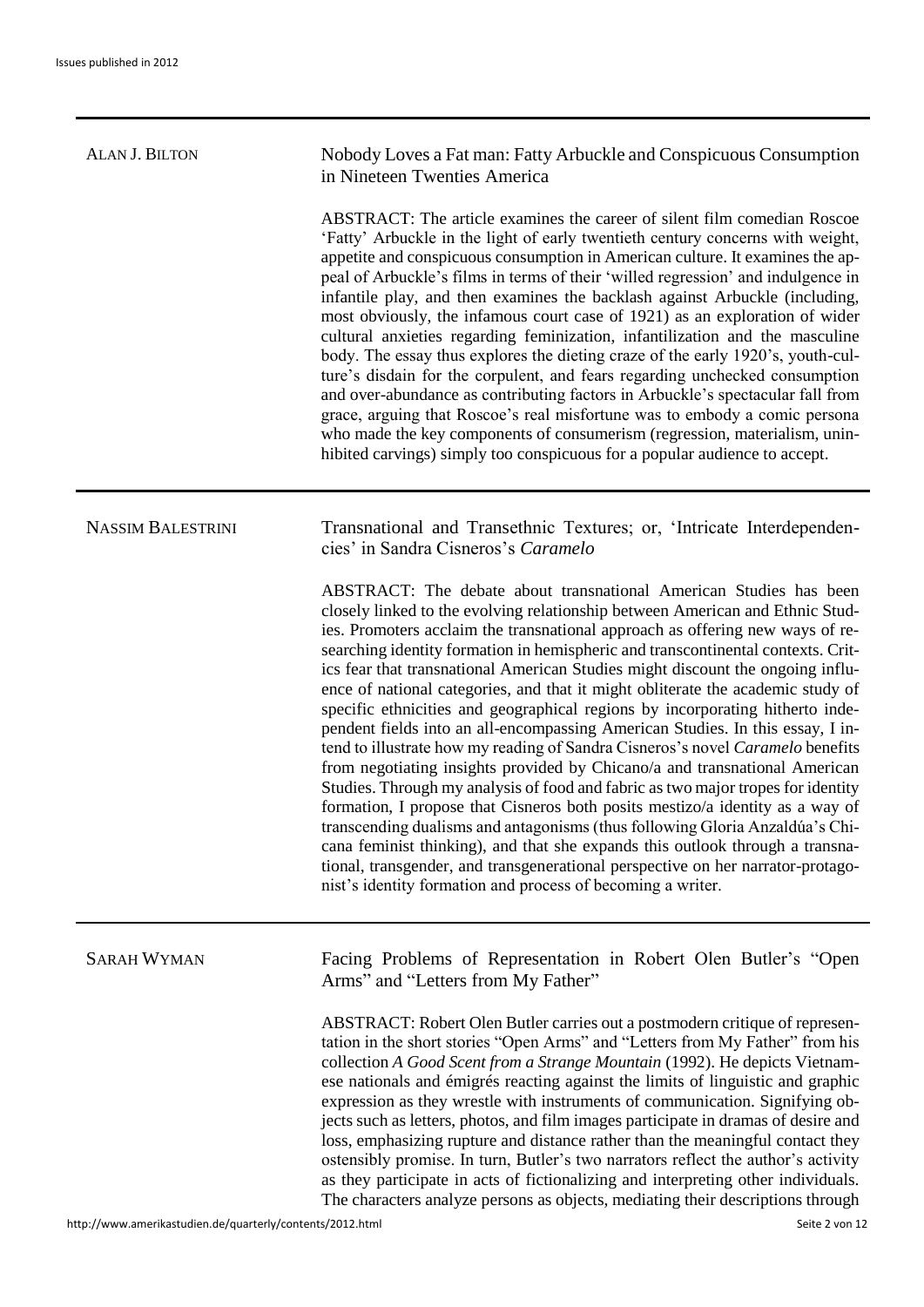the effects of narrative focalization and reflexive modes of storytelling. Butler's Pulitzer Prize-winning collection demands careful attention as a work of American orientalist literature and demonstrates the way fiction writing has become politicized in the United States. These stories present an allegory of the late twentieth-century crisis of signification and open a space to explore the consequences of literary ethnographic colonization. Both the subaltern subject and Western imperialism haunt Butler's fictions and, by extension, destabilize monolithic conceptualizations of the U.S. literary canon.

| <b>CHRISTOF DECKER</b> | <b>Forum:</b> American Studies as Media and Visual Culture Studies: Obser-<br>vations on a Revitalized Research Tradition                                                                                                                                                                                                                                                                                                                                                                                                                                                                                                                                                                                                                                                                                                   |
|------------------------|-----------------------------------------------------------------------------------------------------------------------------------------------------------------------------------------------------------------------------------------------------------------------------------------------------------------------------------------------------------------------------------------------------------------------------------------------------------------------------------------------------------------------------------------------------------------------------------------------------------------------------------------------------------------------------------------------------------------------------------------------------------------------------------------------------------------------------|
|                        | ABSTRACT: This essay explores the development of media and visual culture<br>studies in the larger context of American Studies in Germany. Even though re-<br>search on media related topics and on visuality has proliferated in the past two<br>decades, I argue there is need for further discussion about its place and practice<br>within American Studies. In the following remarks I touch upon questions of<br>institutional networks, the relation between the concept of culture and media<br>technologies, canon revisions, the pedagogy of media and visual culture topics,<br>and the competing claims of empirical and interpretative approaches. I wish to<br>suggest that further theoretical and methodological debate could strengthen and<br>diversify the growing interest in visual and media studies. |

| Amst 57.2 (2012)                            | <b>Conceptions of Collectivity in Contemporary American Literature</b>                                                                                                                                                                                                                                                                                                                                                                                                                                                                                                                                                                                                                                                                                                                                                                                                                                                                                                                                                                                                                                                                                                                                                                                                                                                                                    |
|---------------------------------------------|-----------------------------------------------------------------------------------------------------------------------------------------------------------------------------------------------------------------------------------------------------------------------------------------------------------------------------------------------------------------------------------------------------------------------------------------------------------------------------------------------------------------------------------------------------------------------------------------------------------------------------------------------------------------------------------------------------------------------------------------------------------------------------------------------------------------------------------------------------------------------------------------------------------------------------------------------------------------------------------------------------------------------------------------------------------------------------------------------------------------------------------------------------------------------------------------------------------------------------------------------------------------------------------------------------------------------------------------------------------|
| <b>CLEMENS SPAHR AND</b><br>PHILIPP LÖFFLER | Introduction: Conceptions of Collectivity in Contemporary American<br>Literature                                                                                                                                                                                                                                                                                                                                                                                                                                                                                                                                                                                                                                                                                                                                                                                                                                                                                                                                                                                                                                                                                                                                                                                                                                                                          |
| <b>LEEROM MEDOVOI</b>                       | Love Is Not a Game: Waning American Power and the End of Neoliber-<br>alism in Peter Mountford's A Young Man's Guide to Late Capitalism<br>ABSTRACT: This essay considers Peter Mountford's novel A Young Man's<br>Guide to Late Capitalism as a recent work of 'world-system literature' focused<br>on the subjective implications of new hemispheric relations in the Americas. In<br>particular, it argues that the limits of neoliberal rational-choice subjectivity ex-<br>plored in this novel are inextricable from its representation of declining U.S.<br>hegemony in Latin American since September 11, 2001. The novel brings these<br>themes together by pitting a maternal oedipal narrative against the demands of<br>rational choice theory. Despite its appearance as a superficial rationalism, the<br>protagonist's game theory logic reveals itself as a symptomatic effect of past<br>trauma, a reference to the shock therapy that was applied to Chile in particular,<br>and Latin America more generally, in the U.S. backed dictatorships of the sev-<br>enties. Mountford's novel, read in this light, reveals itself as a global allegory<br>about the rise and fall of U.S. power, and the squandering of opportunities for<br>new kinds of political solidarity that are perhaps associated with this historical<br>juncture. |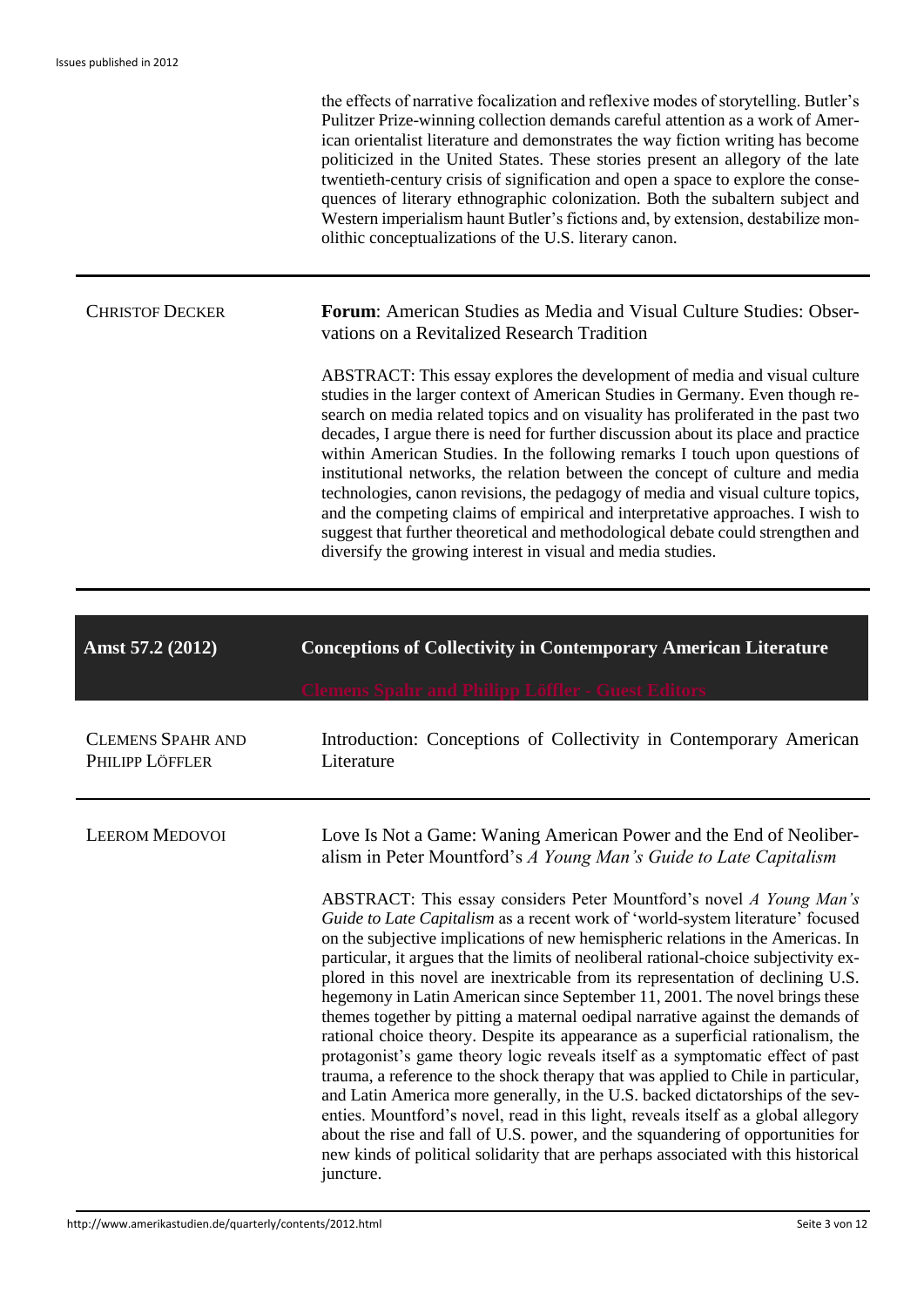### DAVID SIMPSON After 9/11: The Fate of Strangers

ABSTRACT: The commonplace self-image of the United States is one of openness and hospitality: "Give me your tired, your poor / Your huddled masses yearning to breathe free." But post-9/11 America seems to have radically curtailed its welcome to strangers. This essay argues that far from being a complete change of heart, this situation emphasizes one element of a tradition that had always been deeply ambivalent about immigrants and foreign visitors, who have often been welcomed precisely as objects of suspicion. It looks at a sampling of post-9/11 film and fiction that expresses and analyses the double-edged predicament of those arriving in America. Emma Lazarus's famous poem itself invokes the "wretched refuse" of foreign shores in a voice that supposedly contrasts with that of the inhospitable nations of the earth but reflexively suggests a counternarrative in the homeland itself. Among the various films and novels discussed in this essay, Kamila Shamsie's *Burnt Shadows* and Thomas McCarthy's *The Visitor* figure prominently.

SAMUEL COHEN Fables of American Collectivity Circa 2005: Chris Bachelder's *U.S.!*, Lydia Millet's *Oh Pure and Radiant Heart*, and George Saunders's *The Brief and Frightening Reign of Phil*

> ABSTRACT: This essay reads three novels from 2005 and 2006 as responses to a long history in the United States of collective social action and of resistance to it. In particular, it reads them as responses to their time's hostility to Left politics. The essay argues that a common feature of these novels, the turn away from realism, narrowly conceived, and toward the use of the fantastic in constructing alternative or non-realist histories—what it calls the transhistorical fantastic—is a response to this hostility and to the fatalism of the Left in the face of it. Reading this turn from half a decade later, in the light of collective action in the Arab Spring's Middle East, Wisconsin's Middle West, and the U.S.-born Occupy Wall Street movement, the essay also sees, in the optimistic insistence in these novels on the possibility of positive social change, a turn toward the future that will emerge as characteristic of very contemporary U.S. fiction.

CARY NELSON Teaching and Editing at Worlds' End: Collective Trauma and Individual Witness in American Holocaust Poetry

> ABSTRACT: American poetry movements have regularly sought to solidify their collective self-image and public face as aesthetic and political communities by producing movement anthologies. Later generations often seek to codify the past in the same way. Such anthologies are inherently topical, but one topic—the Holocaust—has not served well to instantiate a literary community. It was in the nature of the death camps to obliterate all human meaning and all vestiges of community. As a result, a collection of Holocaust poetry cannot embody contemporary community; if anything, it represents a kind of anti-community. Teaching Holocaust poetry consequently presents severe challenges to the humanistic expectations of students and faculty alike—and defines the humanities at their most fierce.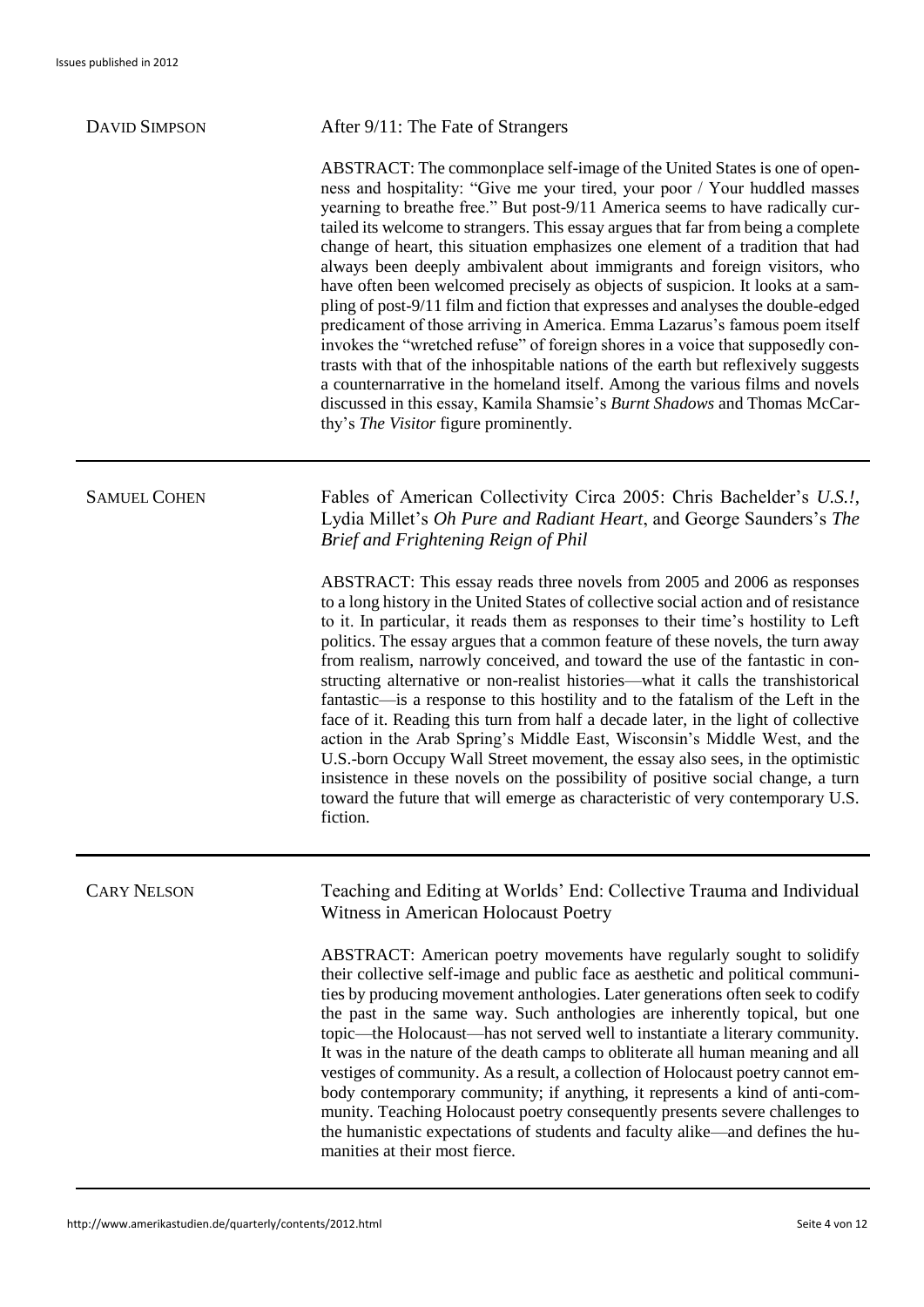| <b>PAULA TREICHLER</b> | Collectivity in Trouble: Writing on HIV/AIDS by Susan Sontag and Sa-<br>rah Schulman                                                                                                                                                                                                                                                                                                                                                                                                                                                                                                                                                                                                                                                                                                                                                                                                                                                                                                                                                                                                                                                                                                                                                                                                                                                            |
|------------------------|-------------------------------------------------------------------------------------------------------------------------------------------------------------------------------------------------------------------------------------------------------------------------------------------------------------------------------------------------------------------------------------------------------------------------------------------------------------------------------------------------------------------------------------------------------------------------------------------------------------------------------------------------------------------------------------------------------------------------------------------------------------------------------------------------------------------------------------------------------------------------------------------------------------------------------------------------------------------------------------------------------------------------------------------------------------------------------------------------------------------------------------------------------------------------------------------------------------------------------------------------------------------------------------------------------------------------------------------------|
|                        | ABSTRACT: The HIV/AIDS epidemic has generated literary and artistic works<br>on a scale not far short of that produced by the two world wars. Like war, the<br>epidemic has created alliances, friendships, sexual connections, political and<br>emotional bonding, communities of suffering and death, collaborative art and<br>science, and collective action. In this essay, I explore notions of collectivity and<br>related social formations in the AIDS writings of two American women: Susan<br>Sontag and Sarah Schulman. I argue that their contrasting fictional representa-<br>tions of collectivity and different experiences of collectivity as writers illumi-<br>nate several problematic aspects of collectivity as a concept and help explain<br>why it remains elusive and often fragile in the realities of everyday life.                                                                                                                                                                                                                                                                                                                                                                                                                                                                                                  |
| <b>FRANK OBENLAND</b>  | "To Meet a Broader and Wiser Revolution": Notions of Collectivity in<br>Contemporary Mexican American Drama                                                                                                                                                                                                                                                                                                                                                                                                                                                                                                                                                                                                                                                                                                                                                                                                                                                                                                                                                                                                                                                                                                                                                                                                                                     |
|                        | ABSTRACT: This essay discusses the interventions of Cherríe Moraga's dra-<br>matic and essayistic work in Chicano/a discourse on collectivity. In her dra-<br>matic and essayistic writings, Moraga moves beyond a feminist and queer cri-<br>tique of the patriarchal and heterosexual premises inherent in traditional Chi-<br>cano cultural nationalism. In Heroes and Saints and Watsonville, Moraga ques-<br>tions a narrow, individualistic definition of cultural identity and emphasizes the<br>importance of collective action for social change. Read from the viewpoint of a<br>Lacanian notion of the tragic, <i>Heroes and Saints</i> argues in favor of both the<br>need for violent resistance to economic exploitation and for a more inclusive<br>definition of Chicano/a collectivity. Exploring the social and economic con-<br>flicts between a local Hispanic community and white factory owners, Moraga's<br>Watsonville employs Mexican folk religion and indigenous spirituality in order<br>to introduce a revisionist mythology of communal belonging. Against the back-<br>ground of Jean-Luc Nancy's philosophy of community, Moraga's dramatic vi-<br>sion can be seen to articulate an idiosyncratic communitarian vision that ques-<br>tions and complicates existing accounts of Mexican American collectivity. |
| <b>ROGER BELLIN</b>    | Pynchon's Dustbin of History: Collecting, Collectivity, and Care for the<br>Past                                                                                                                                                                                                                                                                                                                                                                                                                                                                                                                                                                                                                                                                                                                                                                                                                                                                                                                                                                                                                                                                                                                                                                                                                                                                |
|                        | ABSTRACT: The almost endless profusion of historically specific detail is cen-<br>tral to the historical consciousness enacted in Thomas Pynchon's long novels.<br>With particular attention to Against the Day, Pynchon's longest novel, consid-<br>ered both in the context of his other works and against other American writing<br>of the early 2000s, this paper argues that we should read collecting both as a<br>topos within the novel and as a description of the novel itself—as Pynchon's<br>way of creating or imagining collectivity. Reading Pynchon's collections as col-<br>lectivities is a way of foregrounding the historical politics of the novelistic im-<br>agination—reading for the pluralism and the radical-democratic imagination at<br>the core of Pynchon's distinctive narrative form.                                                                                                                                                                                                                                                                                                                                                                                                                                                                                                                          |

CHRISTA BUSCHENDORF (ED.)

**Review Symposium**: Loïc Wacquant, *Punishing the Poor*: *The Neoliberal Government of Social Insecurity*. (2009)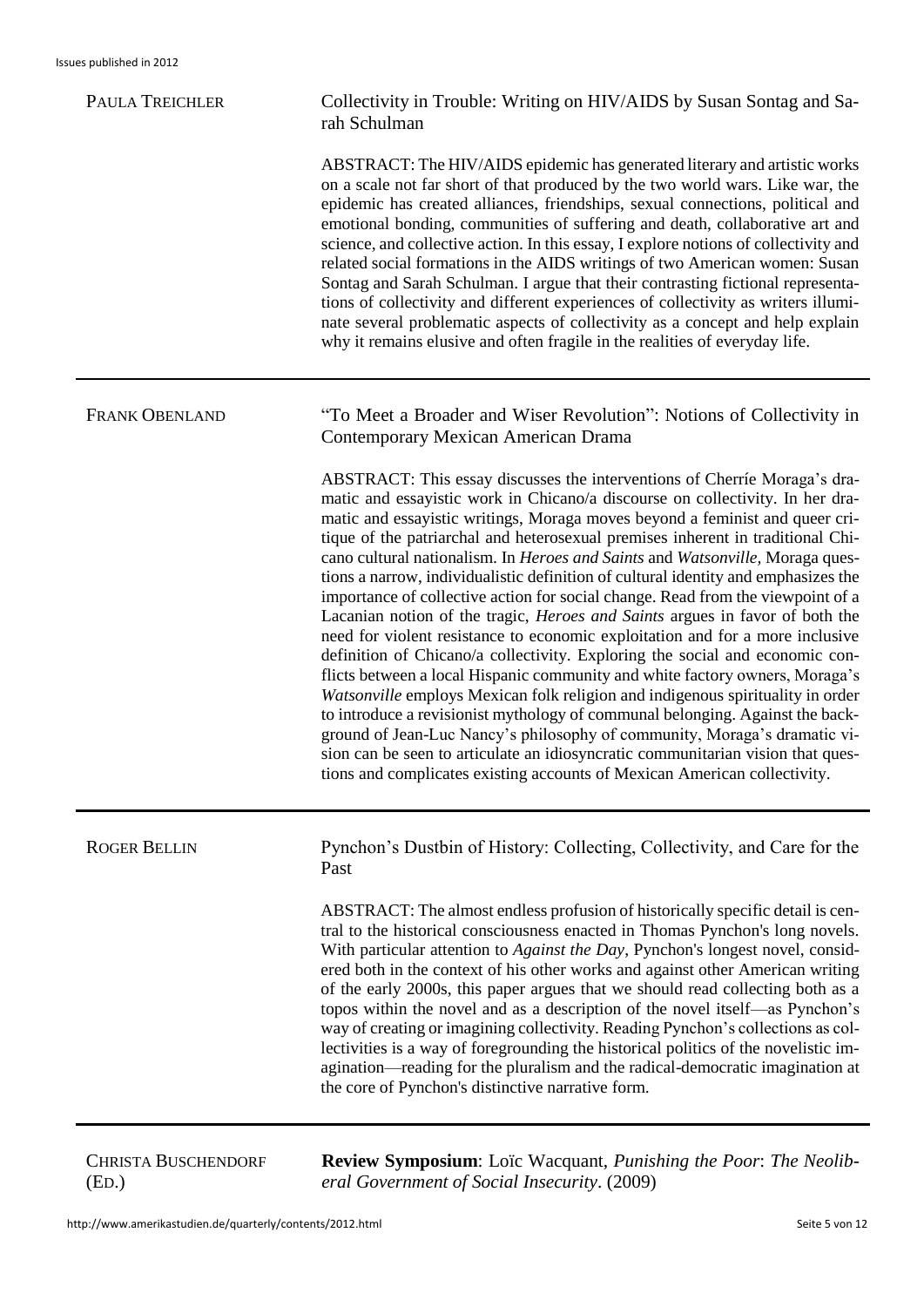REVIEWS BY CHRISTA BUSCHENDORF, SUSANNE KRASMANN, ERWIN RIEDMANN, FRITZ SACK, AND MICHAEL HIRSCH

### **Bibliography**

DAMIEN SCHLARB Publications in American Studies from German-Speaking Countries, 2011

## **Amst 57.3 (2012)**

FRANÇOIS SPECQ Unto the Wild: Rhetoric of the Ideal and Poetic Materialism in Thoreau's *Walden*

> ABSTRACT: Far from being mere light-hearted playfulness or idiosyncratic musing over seasonal change, the latter part of Thoreau's *Walden* very clearly articulates the defining tensions within Western modernity, in which the desire for scientific knowledge, economic appropriation, and aesthetic enjoyment reached an unprecedented level of intensity. Thoreau here strives to comprehend and redefine man's relation to the world in the context of the triumph of scientific and economic 'modernity.' He meant both to induce his readers to reflect on the terms that characterize our relation to the material world, and to tip the scales toward a new equilibrium, one in which the human desire for dominion is kept in check by an equivalent desire for reverence and wonder. He posed exhaustive challenges to the standard ways we relate to the world, from a perspective that drew on and supported a definition of 'the wild' that is not merely topographical (a separate sphere elsewhere), but also intellectual—a mental frontier, central to our very existence, relocated as the necessary, nurturing questioning of what we assume is human and defines humanity. Orchestrating his narrative so as to emphasize his distance from two common ways of 'translating' the real (scientific knowledge and economic exploitation), Thoreau thus makes it clear that his environmental advocacy is grounded in a more encompassing regard for the untranslatability of the real, or respect for the autonomy and mystery of a world that emphatically eludes our full grasp.

KLAUS BENESCH *Cultural Immobililty*: Thoreau, Heidegger, and the Modern Politics of Place

> ABSTRACT: Modernity and modernization have often been associated with an increase in mobility and, therefore, an emphasis on space rather than place. Yet there has also been a distinct tradition within modern intellectual history that wants to disengage the self from the maelstrom of constant movement and cultural change. Hence modernity cannot be fully comprehended without attention to this self-imposed lack of mobility that cuts across the realms of philosophy, cultural criticism, political and social thought, religion, and the fine arts. In this essay I focus on two core modern thinkers, Henry David Thoreau and Martin Heidegger, who represent different aspects of what may be called a modern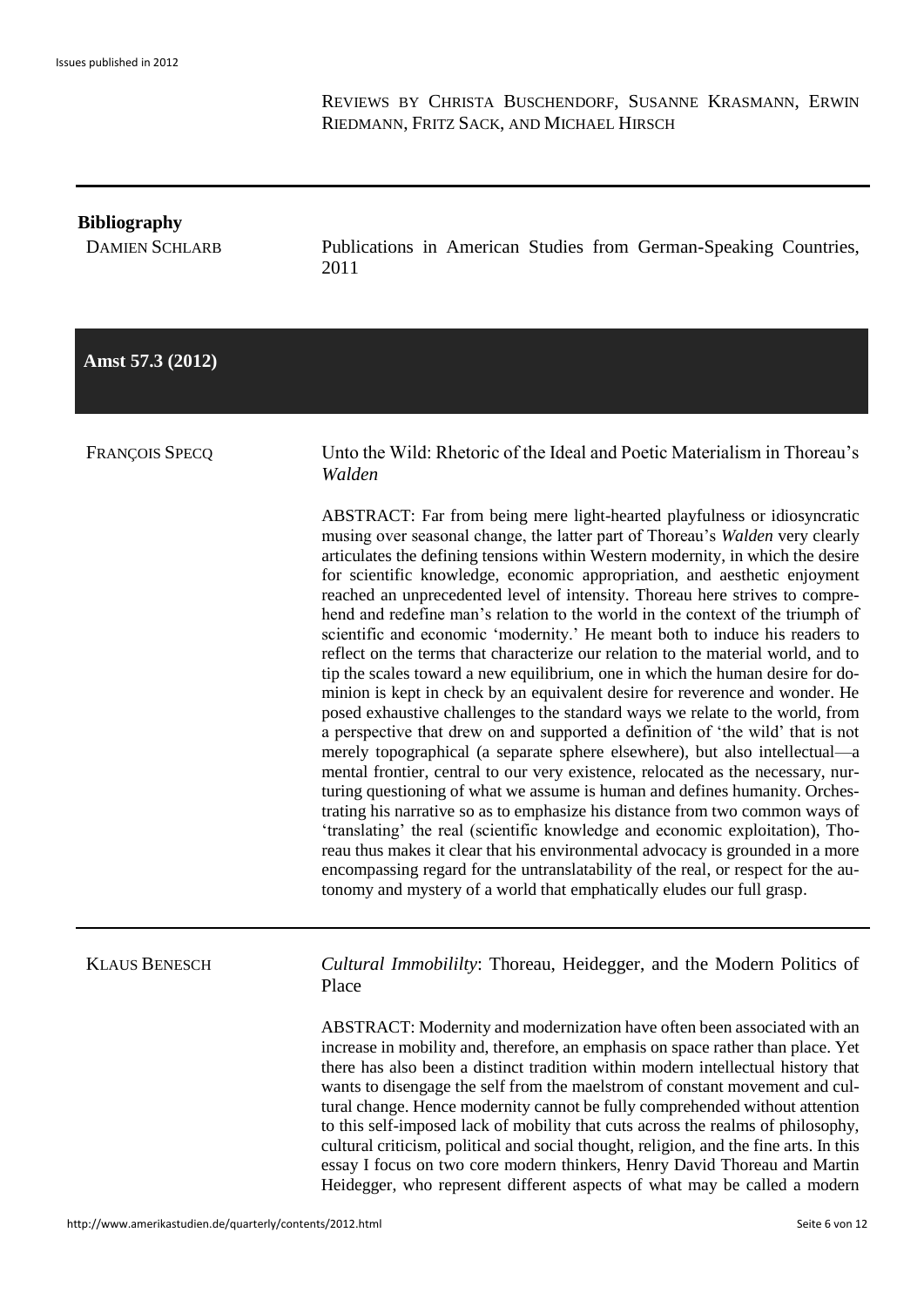|                       | culture of <i>immobility</i> , rather than the staggering mobility and acceleration ob-<br>served by critics such Paul Virilio, Zygmunt Baumann, or Stephen Greenblatt.<br>What is more, both Thoreau's and Heidegger's emphasis on rootedness and their<br>close attention to particular places and regions reveal a far-reaching modern<br>politics of place whose poststructuralist reverberations inform the 'topoanalysis'<br>of Foucault, Deleuze, and Michel Serres.                                                                                                                                                                                                                                                                                                                                                                                                                                                                                                                                                                                                                                                                                                                                                                                                                                                                                                                                                                                                                                                                                                                                                                              |
|-----------------------|----------------------------------------------------------------------------------------------------------------------------------------------------------------------------------------------------------------------------------------------------------------------------------------------------------------------------------------------------------------------------------------------------------------------------------------------------------------------------------------------------------------------------------------------------------------------------------------------------------------------------------------------------------------------------------------------------------------------------------------------------------------------------------------------------------------------------------------------------------------------------------------------------------------------------------------------------------------------------------------------------------------------------------------------------------------------------------------------------------------------------------------------------------------------------------------------------------------------------------------------------------------------------------------------------------------------------------------------------------------------------------------------------------------------------------------------------------------------------------------------------------------------------------------------------------------------------------------------------------------------------------------------------------|
| <b>ULRIKE WAGNER</b>  | Transcendentalism and the Power of Philology: Herder, Schleiermacher,<br>and the Transformation of Biblical Scholarship in New England                                                                                                                                                                                                                                                                                                                                                                                                                                                                                                                                                                                                                                                                                                                                                                                                                                                                                                                                                                                                                                                                                                                                                                                                                                                                                                                                                                                                                                                                                                                   |
|                       | ABSTRACT: A number of critical works have drawn attention to the<br>fundamental impact of Johann Gottfried Herder's and Friedrich<br>Schleiermacher's theological thinking on the formation of the<br>transcendentalist movement. The notion of religious renewal channeled<br>through German biblical scholarship broke new ground, so the argument<br>always goes, by relocating the source for finding divine evidence from the<br>letter into the interior realms to the individual's soul and consciousness.<br>Drawing on rarely discussed and unexamined reviews, writings, and<br>translations by transcendentalist critics such as George Ripley and James<br>Marsh, among others, this article claims that such generalized assessments<br>occlude essential characteristics and functions of the model of spiritual<br>restoration that American critics work out with Herder and Schleiermacher.<br>Through the lens of the German scholars' historical and philological<br>techniques, critics like Ripley, Marsh, and George Bancroft articulate notions<br>of modern revelation premised on educational efforts. The subject they<br>introduce hones its religious integrity through continual critical labor centered<br>on strategies of self-abandonment, empathy, and poetic-philology. Through a<br>number of close readings, I demonstrate how this connection between spiritual<br>revival and learning processes modifies our perspective on the impact of<br>German biblical criticism on the formation of transcendentalism and on the<br>thinking of its major spokesman Ralph Waldo Emerson in the movement's<br>early years. |
| <b>DANIELA DOUTCH</b> | Artifizielle Lichträume in Edgar Allan Poes "The Man of the Crowd"                                                                                                                                                                                                                                                                                                                                                                                                                                                                                                                                                                                                                                                                                                                                                                                                                                                                                                                                                                                                                                                                                                                                                                                                                                                                                                                                                                                                                                                                                                                                                                                       |
|                       | ABSTRACT: This essay explores an aspect of Edgar Allan Poe's short story<br>"The Man of the Crowd" (1840) which has been largely neglected in literary<br>studies until now: the motif of the gas lamp and the (cultural) consequences of<br>artificial lighting. The bustling crowds in the streets of London at night would<br>be unimaginable without gas lighting. The architecture of these new<br>'lightrooms' creates landmarks in the dark city which cause a reassessment of<br>visual and cultural experiences. This gives rise to a new type of observer for<br>whom the city, full of illusions, becomes the stage for an illegible crime story.<br>By tracing the history of artificial lighting from the beginning of the<br>nineteenth century, the following analysis of Poe's short story explores the<br>significance of the mobilization and mechanization of the new gaze through<br>gas lighting and can therefore also be read against the background of the<br>interdisciplinary field of material culture studies.                                                                                                                                                                                                                                                                                                                                                                                                                                                                                                                                                                                                               |

ANDREAS FALKE **Forum:** Der Fall Mathiopoulos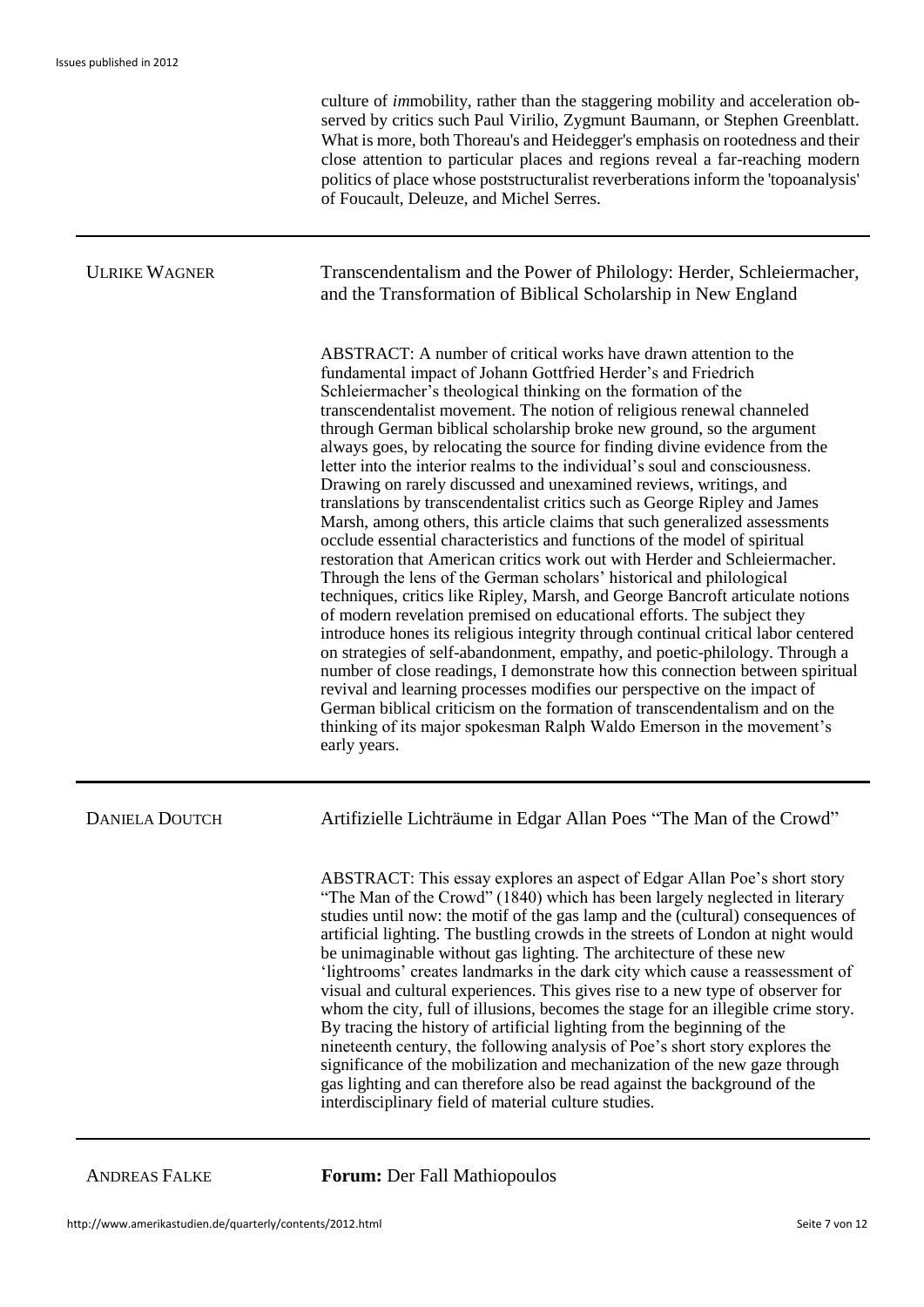| <b>HERWIG FRIEDL</b>  | <b>Review Essay:</b> Recent Political and Cultural Interpretations of Transcen-<br>dentalism: A Pragmatist Critique                                                                                                                                                                                                                                                                                                                                                                                                                                                                                                                                                                                                                                                                                                                                                                                                                                                                                                                                                                                                                                                                                                |
|-----------------------|--------------------------------------------------------------------------------------------------------------------------------------------------------------------------------------------------------------------------------------------------------------------------------------------------------------------------------------------------------------------------------------------------------------------------------------------------------------------------------------------------------------------------------------------------------------------------------------------------------------------------------------------------------------------------------------------------------------------------------------------------------------------------------------------------------------------------------------------------------------------------------------------------------------------------------------------------------------------------------------------------------------------------------------------------------------------------------------------------------------------------------------------------------------------------------------------------------------------|
|                       | ABSTRACT: Four major and sophisticated analyses of Emerson's and Tho-<br>reau's political thinking - Neal Dolan, <i>Emerson's Liberalism</i> (2009), Alex<br>Zakaras, Individuality and Mass Democracy: Mill, Emerson, and the Burdens<br>of Citizenship (2009), Shannon L. Mariotti, Thoreau's Democratic Withdrawal:<br>Alienation, Participation, and Modernity (2010), and Jack Turner, ed., A Polit-<br>ical Companion to Henry David Thoreau (2009) -are critically analyzed from<br>the point of view of pragmatism as a political belief system and a philosophical<br>method. A reading of Emerson and Thoreau in terms of the pragmatist conse-<br>quences and continuities of their thinking reveals the necessary limitations of,<br>on the one hand, historicist interpretations and, on the other, of merely modern-<br>ist actualizations of transcendentalist political thought which predominate in<br>these publications of the recent past. This review essay argues that a pragmatist<br>hermeneutics would add to and considerably deepen and enrich our apprecia-<br>tion of Emerson's and Thoreau's open-ended and effectively continuing politi-<br>cal and philosophical experimentalism. |
| Amst 57.4 (2012)      | Tocqueville's Legacy: Towards a Cultural History of Recognition in<br><b>American Studies</b>                                                                                                                                                                                                                                                                                                                                                                                                                                                                                                                                                                                                                                                                                                                                                                                                                                                                                                                                                                                                                                                                                                                      |
|                       | <b>Winfried Fluck - Guest Editor</b>                                                                                                                                                                                                                                                                                                                                                                                                                                                                                                                                                                                                                                                                                                                                                                                                                                                                                                                                                                                                                                                                                                                                                                               |
| <b>WINFRIED FLUCK</b> | Introduction                                                                                                                                                                                                                                                                                                                                                                                                                                                                                                                                                                                                                                                                                                                                                                                                                                                                                                                                                                                                                                                                                                                                                                                                       |
| <b>HANNAH SPAHN</b>   | Lost in a Boudoir of Mirrors: The Pursuit of Recognition in the Biograph-<br>ical War of the Early Republic                                                                                                                                                                                                                                                                                                                                                                                                                                                                                                                                                                                                                                                                                                                                                                                                                                                                                                                                                                                                                                                                                                        |
|                       | ABSTRACT: "All revolutions," Alexis de Tocqueville claims in <i>Democracy in</i><br>America, "enlarge the ambition of men." This article takes a look at the complex<br>relationship between two major American discourses of recognition in the rev-<br>olutionary and early republican periods, one focusing on ambition as a force<br>potentially undermining the foundations of the commonwealth, the other on the<br>pursuit of esteem as an anthropological universal that contributed to the pro-<br>gress of civilization. In a language partly reminiscent of David Hume's and<br>Adam Smith's social mirrors, John Adams's architectural metaphor of a mir-<br>rored 'boudoir' captured the ambivalence of recognition in the late American<br>Enlightenment, an ambivalence negotiated primarily in the period's highly aes-<br>theticized approaches to <i>history</i> as a literary genre. The revolutionary genera-<br>tion eventually competed for a sublimated recognition on the battlegrounds of<br>the 'biographical war' of the early nineteenth century, in a genre including com-<br>missioned biographies, unsent letters, and clandestine memoirs. Trying to                               |

sacrificing republicans in writing, the aging revolutionaries reached a moral and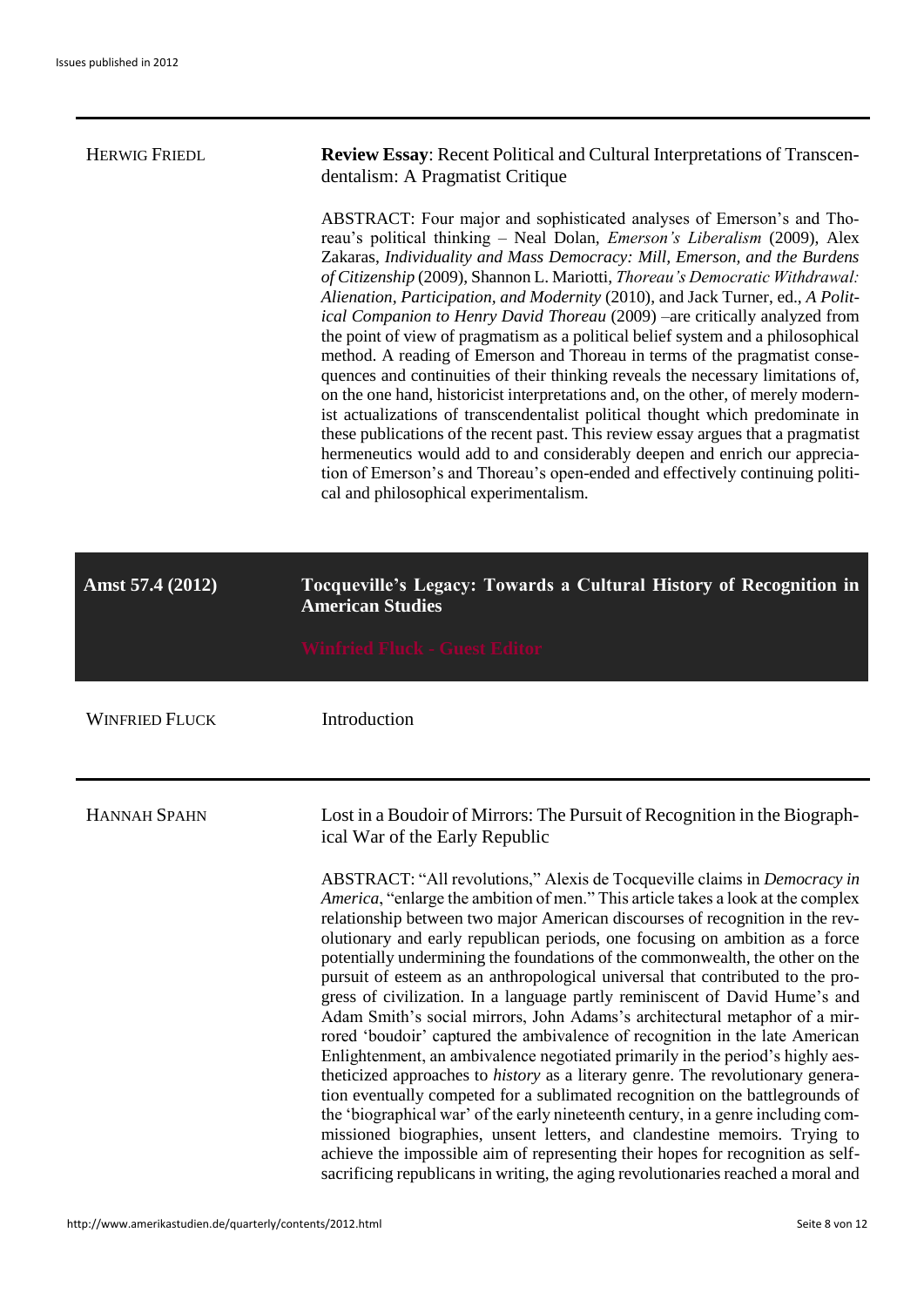aesthetic impasse, thus ending up lost, or so this article claims, in their own historical boudoir of mirrors.

# JOHANNES VOELZ Ralph Waldo Emerson and the Dual Economy of Recognition ABSTRACT: Combining a historical with a theoretical perspective, this essay begins by reconstructing Ralph Waldo Emerson's evolving theory of recognition and the central role it played for his concept of 'self-reliance.' Initially having adopted the theorizations of recognition developed by Scottish Enlightenment thinkers, Emerson came to articulate the idea of self-reliance by way of developing an alternative approach to recognition, in which the source allocating recognition is neither society nor an inborn moral sense, but rather the transcendentally conceptualized self. Emerson's shift towards self-recognition poses questions seldom asked in the contemporary debate on recognition. Moving beyond a reconstructive aim, one such question is considered in the article's second part: What role does recognition come to play in the act of reading? Taking Emerson's own essays as a case in point, the author argues that the aesthetic experience afforded by non-fictional texts can be understood as a facilitator of self-recognition—as a continuous process of imaginarily experiencing the enlargement of the self. This process intersects with dynamics of social recognition, producing a 'dual economy of recognition.' The article concludes by challenging the assumption found in currently dominant paradigms of recognition which assumes that recognition can come to successful completion. Conceived as a dual economy, the article argues, recognition is to the contrary constitutively open-ended. JULIAN HANICH Cinematic Shocks: Recognition, Aesthetic Experience, and Phenomenology ABSTRACT: In this article I suggest that we, as human beings, gain personal recognition not only through intersubjective encounters with others, but also through aesthetic experience. To support my claims about what I call 'aesthetic recognition,' I focus on a pervasive but rarely explored phenomenon: the cinematic shock. Not only a staple ingredient of thrillers, horror films, and disaster movies, it is also found in art-films. The cinematic shock will serve as the case in point of my argument because in its lived intensity, density and conspicuousness we can describe it more easily with appropriate words than other aesthetic experiences that are equally able to foster aesthetic recognition but are less readily accessible via language. When experienced in the social environment of the movie theater, cinematic shocks enable two widespread types of aesthetic recognition: aesthetic experience as individual *self-recognition*, and aesthetic experience as a collective *recognition of accord*. Due to the strongly affective lived-body experience brought about by an encounter with the aesthetic object, the recipient not only feels self-aware of and self-affirmed in his or her own embodied existence, he or she also experiences confirmation as part of a group responding equally—in accordance—to an aesthetic object. This double recognition gained from the cinematic experience of shock derives from the individual film experience and the collective theatrical experience. An additional outcome of my methodological reliance on dense phenomenological descriptions may be an argument for the value of phenomenology in both the study of film and of aesthetics more generally.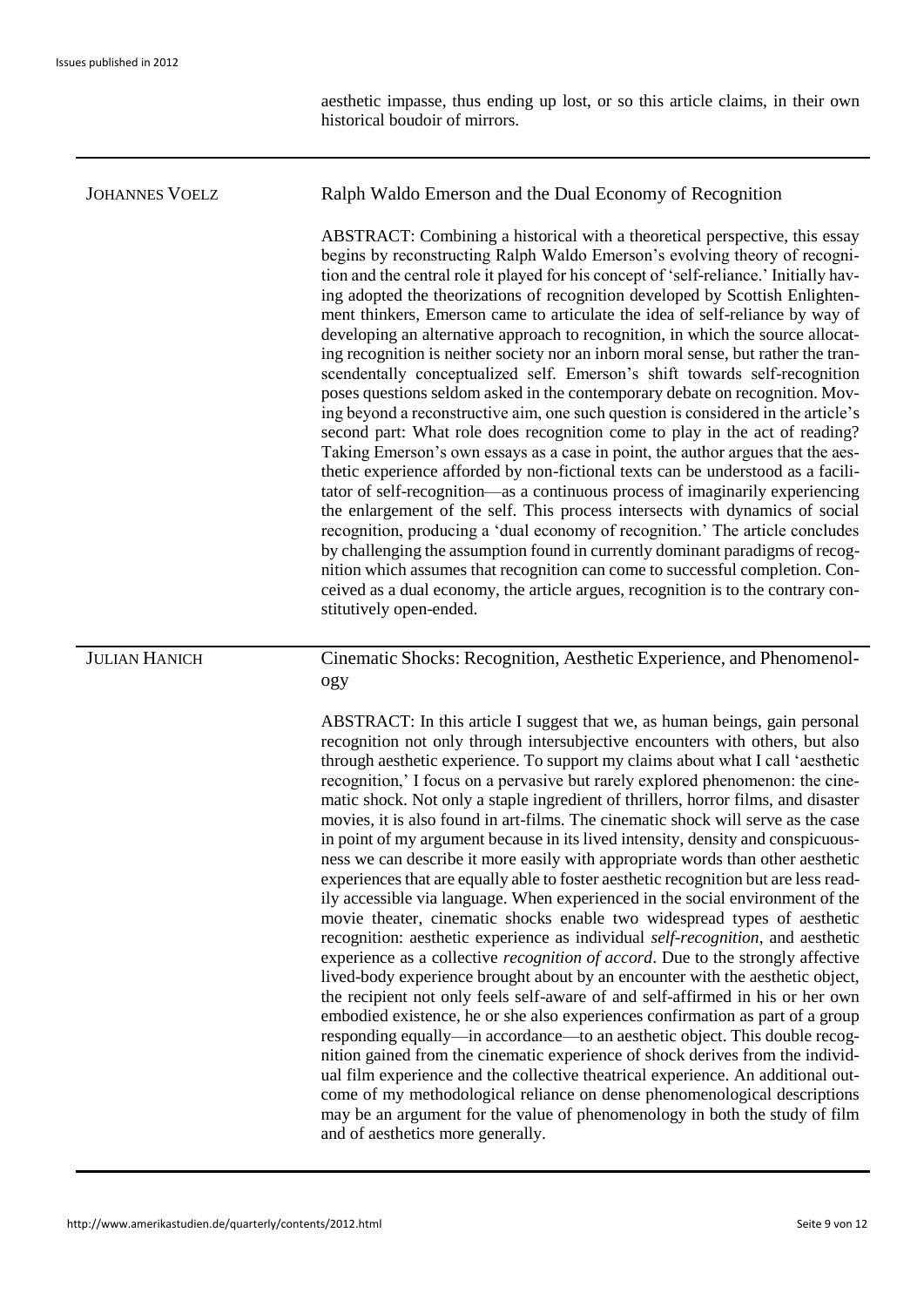| <b>STEFANIE SCHÄFER</b> | "Recognition is a Form of Agreement": The Workings of Self-Narration<br>in The Catcher in the Rye and Invisible Man                                                                                                                                                                                                                                                                                                                                                                                                                                                                                                                                                                                                                                                                                                                                                                                                                                                                                                                                                                                                                                                                                                                                                                                                                                                      |
|-------------------------|--------------------------------------------------------------------------------------------------------------------------------------------------------------------------------------------------------------------------------------------------------------------------------------------------------------------------------------------------------------------------------------------------------------------------------------------------------------------------------------------------------------------------------------------------------------------------------------------------------------------------------------------------------------------------------------------------------------------------------------------------------------------------------------------------------------------------------------------------------------------------------------------------------------------------------------------------------------------------------------------------------------------------------------------------------------------------------------------------------------------------------------------------------------------------------------------------------------------------------------------------------------------------------------------------------------------------------------------------------------------------|
|                         | ABSTRACT: Theories of recognition provide an understanding of selfhood as<br>based on narrative identity. In striking up and maintaining a relationship with<br>the Other through telling my story, I am acknowledged as a conversation partner<br>and as a self, endowed with a personal history and biographical experience. The<br>driving force of this process is the hope or struggle for recognition, for being<br>seen and acknowledged by the Other. This essay uses Paul Ricœur's concept of<br>recognition to read fictional first-person narration as a scenario of encounter<br>between narrator and addressee. It draws from narrative psychology, autobiog-<br>raphy theory, and narratological concepts of reader positioning to consider how<br>readers encounter a fictional narrator. The relevance of such a reception-based<br>model is illustrated by revisiting two classics of twentieth-century American<br>literature featuring narrators who raise their voices from the margins: J.D. Sal-<br>inger's The Catcher in the Rye and Ralph Ellison's Invisible Man. By reading<br>these novels as narratives of recognition, I argue that the rise to iconic status of<br>the narrators, Holden Caulfield and the Invisible Man, can be related to the in-<br>tense scenario of address that calls readers to recognize these fictional tellers. |
| <b>KATJA SARKOWSKY</b>  | Transcultural Autobiography and the Staging of (Mis)Recognition: Ed-<br>ward Said's Out of Place and Gerald Vizenor's Interior Landscapes: Au-<br>tobiographical Myths and Metaphors                                                                                                                                                                                                                                                                                                                                                                                                                                                                                                                                                                                                                                                                                                                                                                                                                                                                                                                                                                                                                                                                                                                                                                                     |
|                         | ABSTRACT: While the importance of 'recognition' for individual self-consti-<br>tution is uncontested in theoretical debates, discussions—particularly in the<br>1990s—have increasingly sought to apply the concept also to social groups.<br>This contribution looks at autobiographies by two cultural theorists, Edward<br>Said and Gerald Vizenor, that draw on a variety of cultural contexts and codes<br>and address experiences of marginalization and dislocation. Asking how<br>'recognition' and 'misrecognition' are negotiated in the texts, I argue that both<br>autobiographies connect—although in very different ways—the narration of in-<br>dividual self-constitution to claims of collective recognition.                                                                                                                                                                                                                                                                                                                                                                                                                                                                                                                                                                                                                                           |
| <b>ANTJE KLEY</b>       | Narratives of Recognition in Contemporary American Fiction: Edward<br>P. Jones's The Known World and Richard Powers's The Echo Maker                                                                                                                                                                                                                                                                                                                                                                                                                                                                                                                                                                                                                                                                                                                                                                                                                                                                                                                                                                                                                                                                                                                                                                                                                                     |
|                         | ABSTRACT: This essay is a contribution towards a more systematic consider-<br>ation of the relation between recognition and autonomy in literary and cultural<br>studies. The readings presented here rest on two premises: First, I assume that<br>literary texts negotiate recognition in ways different from and not completely<br>accessible to philosophy and the social sciences; and second, that the individu-<br>alistic language of liberalism, which is preoccupied with autonomy and depend-<br>ence, changes depending on how recognition is negotiated. Both Edward P.<br>Jones's neo-slave narrative The Known World and Richard Powers's novel of<br>ideas The Echo Maker stage historically and socially specific convergences of<br>autonomy and dependence in their depictions of precarious subjectivity. The<br>Known World, situated in the mid-nineteenth-century slave South, shows how<br>the liberal ideal of self-mastery is implicitly linked to the mastery of others as<br>chattel slaves. The Echo Maker, set in the early twenty-first-century Midwest,                                                                                                                                                                                                                                                                                  |

stages another form of precariousness that in some ways answers the questions of submission and self-mastery raised in the other novel. It suggests an at once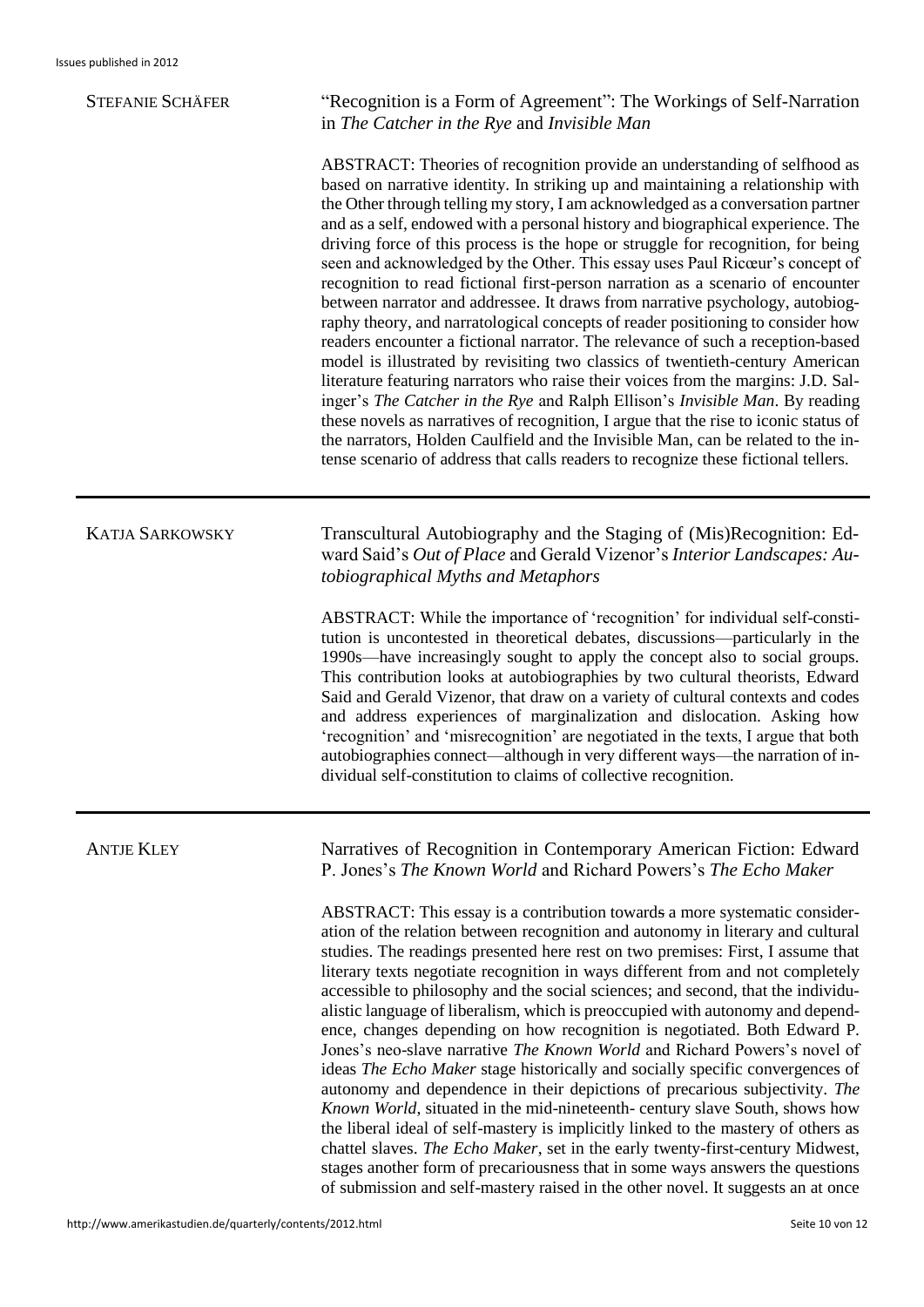more democratic and more literary model of individuality that does not depend on ownership so much as on the logic of storytelling. The novels project distinct diegetic worlds and rely on divergent generic patterns; in exploring the logics of possessive individualism and a more democratic model of storytelling respectively, they offer contingent concepts of agency that are dependent for their private and public stabilizations on very different forms of recognition of the other.

LAURA BIEGER "Freedom, Equality, Beauty for Everyone": Notes on Fantasizing the Modern Body

> ABSTRACT: "Freedom, Equality, Beauty for Everyone"—these were the words of a recent advertising slogan of one of the world's leading producers of purely natural cosmetics. Drawing on the emphatic creed of the French Revolution and capitalizing upon its iconic formulation of democratic values, the slogan captures a powerful double bind of modern culture that plays out with special force in its dominant mode of bodily production. For implied in this call for a radical democratization of physical beauty is the idea that one has to work for it; that universal beauty is, indeed, not given but the product of achievement; and that it takes commitment, for example by buying the right cosmetic products and using them with dedication and care. As something that one 'has' and cultivates rather than 'is,' the modern body is, indeed, a primary resource to gain recognition in a society of equals. In turning to material as diverse as Leonardo da Vinci's 'Vitruvian Figure,' Theodor Dreiser's *Sister Carrie*, the godfather of body-building Eugene Sandow, the video-clip for Pink's song "Stupid Girls," the Madonna of the album *Hard Candy*, and the work of contemporary artists such as Vanessa Beecroft, Cindy Sherman, and Orlan, I argue in this article that the history of the modern body as a primary site in the struggle for recognition evolved from an immensely productive (and equally problematic) conjunction of the actual and the imagined body. But the call for universal beauty not only captures this basic constitution of modern bodily production. In promoting 'natural' rather than surgical enhancement, it also speaks to its latest installment: a mode of production that, in blurring the different ontologies of the material body and its virtual image, creates substantial problems for living in the bodies thus produced.

WINFRIED FLUCK Fiction and the Struggle for Recognition

ABSTRACT: In the past decades the concept of recognition has moved to the center of social theory. Can this concept be of use for American Studies, and, more specifically, American literary and cultural studies? My essay tries to answer this question in five parts: first, a discussion of two opposite views of the social and cultural role of recognition, exemplified by Charles Taylor and Alexis de Tocqueville; second, a reconsideration of the concept of identity, since recognition is inextricably linked with questions of identity formation in current debates; third, a description of the ways in which the struggle for recognition stands at the center of fictional texts and forms an imaginary core that has often been forgotten in the professionalization of literary studies; fourth, an analysis of how recognition can be understood and described as an effect of the reading experience (and of aesthetic experience more generally); and fifth, a return to the starting question of this essay, namely what the concept of recognition can contribute to American Studies and how it can be assessed in comparison with other, currently dominant approaches in the field.